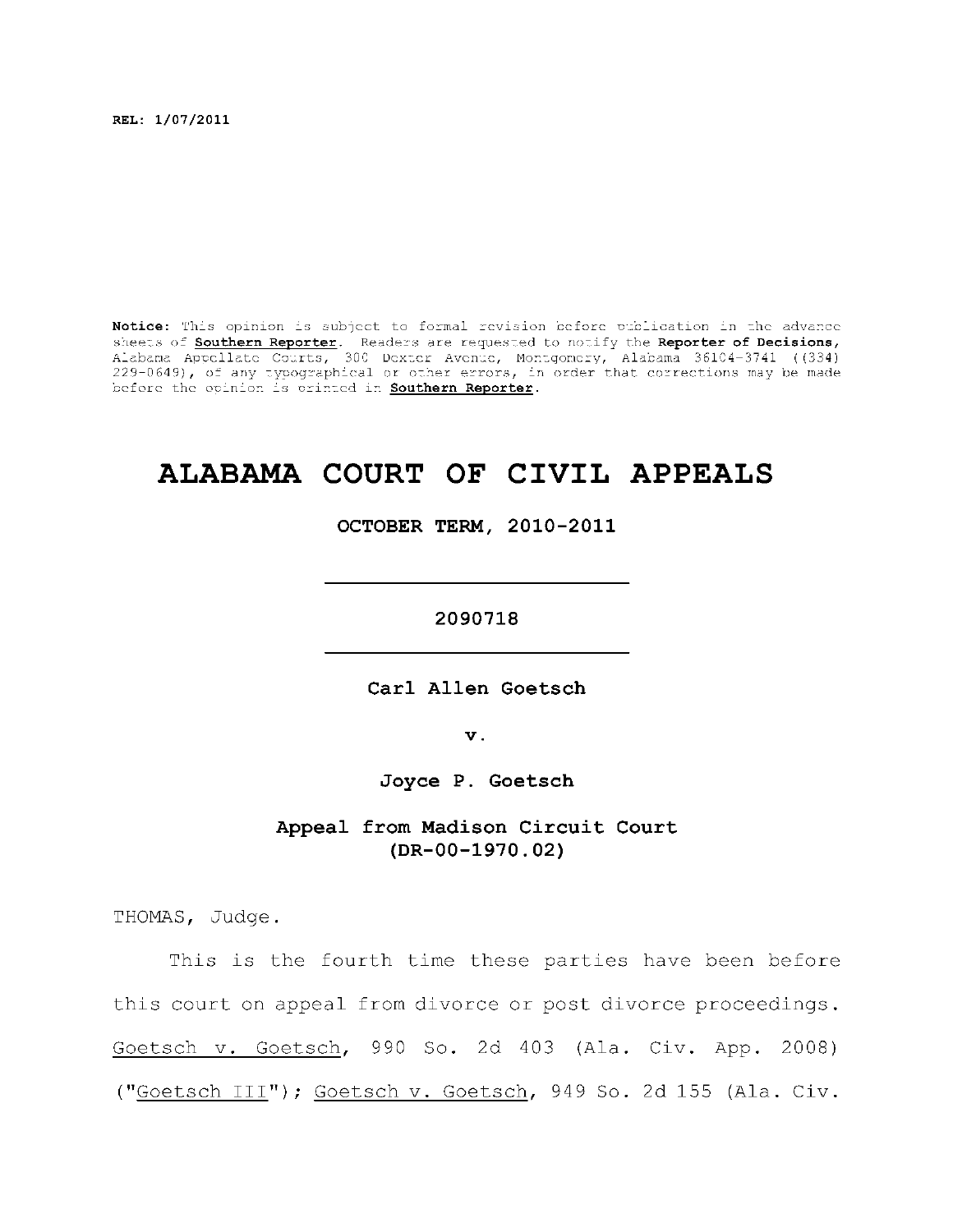App. 2006) ("Goetsch II"); and Goetsch v. Goetsch (No. 2011202, May 30, 2002), 885 So. 2d 858 (Ala. Civ. App. 2003)(table) (" $Goetsch I"$ ).<sup>1</sup> In this appeal, Carl Allen Goetsch ("the father") appeals the trial court's imposition of postminority educational support for the benefit of the parties' oldest son, Chris, on the basis that Chris is the beneficiary of a trust that is available to provide funds to defray the costs of his college education.

The father and Joyce P. Goetsch ("the mother") have had an acrimonious post divorce relationship. In an earlier opinion issued by this court, we outlined the history of this family and the issues surrounding the custody and visitation provisions relevant to the parties' three children, Chris, Michael, and Courtney. Goetsch III, 990 So. 2d at 406-11. Of the three children, Chris has maintained the most contact with his father, but even he describes their contact as minimal.

 $1$ The parties have each also appeared as a petitioner seeking a writ of mandamus in this court. Ex parte Carl Allen Goetsch (No. 2091013, September 8, 2010), So. 3d (Ala. Civ. App. 2010) (table); Ex parte Joyce P. Goetsch (No. 2060259, February 6, 2007), 8 So. 3d 1047 (Ala. Civ. App. 2007) (table) .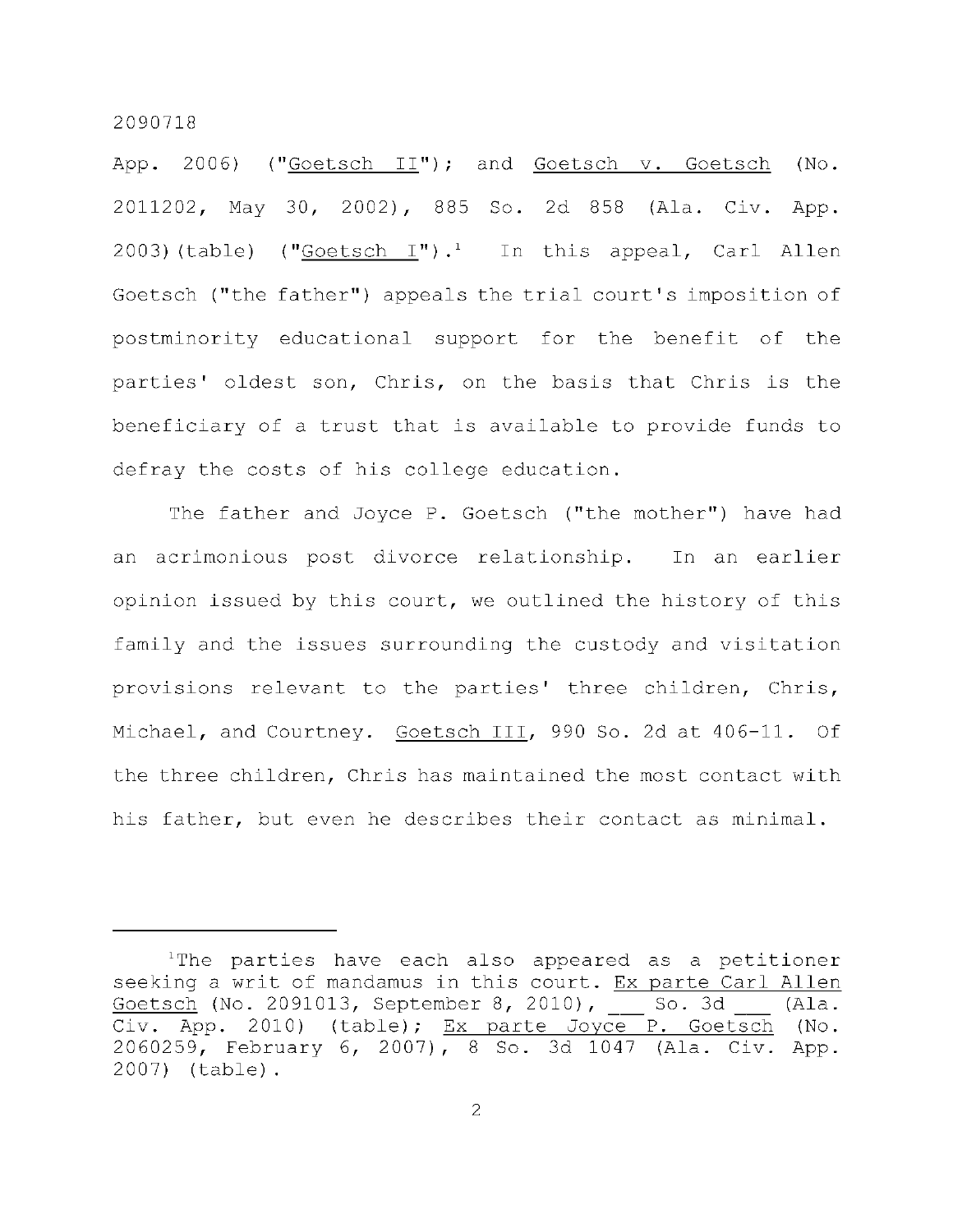Chris began his undergraduate studies at Auburn University in August 2008. In December 2008, the mother filed an action seeking postminority educational support for Chris. The father answered the petition and asserted in his answer that an "abundant trust [had been] established for [Chris's] education. "

After a trial over three days in June and August 2009, the trial court entered a judgment ordering the father to be responsible for 80% of Chris's postminority educational expenses. The judgment states, in part, that

"[t]he Court has considered and expressly rejects the assertion of the [father] that he should avoid any responsibility for his son's college education because of the trust that currently exists in favor of that child. The Court has examined the trust instrument and received testimony of the Trustee, by way of deposition, and determines that the trust explicitly indicates it should not be used to defray obligations of the parents. Further, the Court notes that educational expenses were not the primary purpose of said trust, as established, and that the trust funds would remain available for education after a bachelor's degree, four years or age 23 and for all the other trust purposes."

In addition, the judgment contains the typical restrictions on postminority-educational-support awards, including requiring Chris to maintain a "C" average, requiring that Chris be a full-time student, and providing that the father's obligation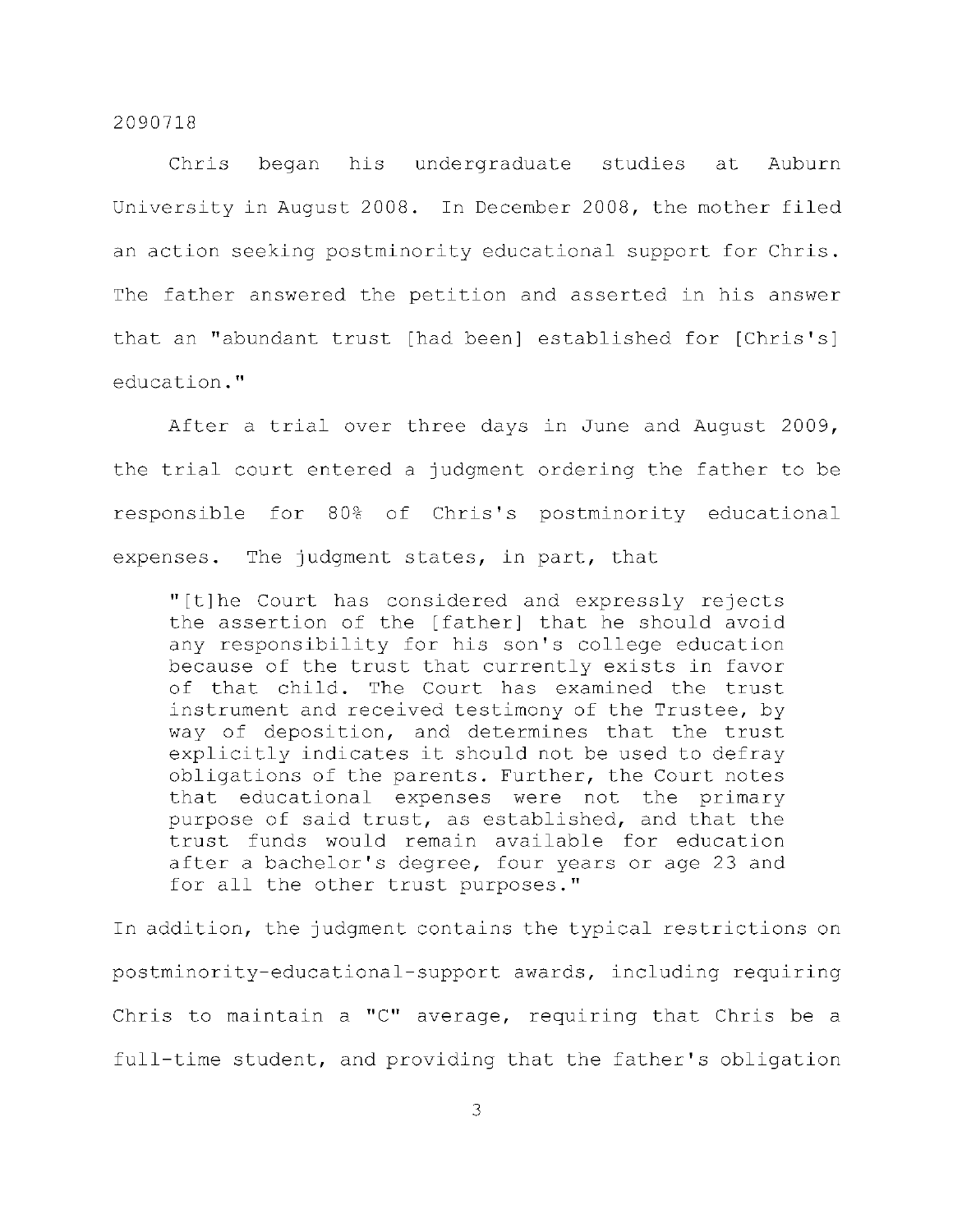expires upon Chris's completion of an undergraduate degree or Chris's reaching the age of 23 years. The judgment further states that it "relates back to the date that the parties' child was accepted to college and each party is credited with any expense paid or advanced by either to date"; however, the judgment does not specify a dollar amount of previously incurred expenses that the father must pay. The father appeals .

Generally, the decision whether to award postminority educational support is within the discretion of the trial court after consideration of the factors set out in Ex parte Bayliss, 550 So. 2d 986, 987 (Ala. 1989). Gabel v. Lores, 608 So. 2d 1365, 1366 (Ala. Civ. App. 1992). When the evidence regarding those factors is in conflict, the trial court's factual findings are presumed correct. Abernathy v. Sullivan, 676 So. 2d 939, 941 (Ala. Civ. App. 1996). However, the trial court's legal conclusions and its application of the law to the facts are not clothed with such a presumption; review of those matters is de novo. Henderson v. Henderson, 978 So. 2d 36, 39 (Ala. Civ. App. 2007).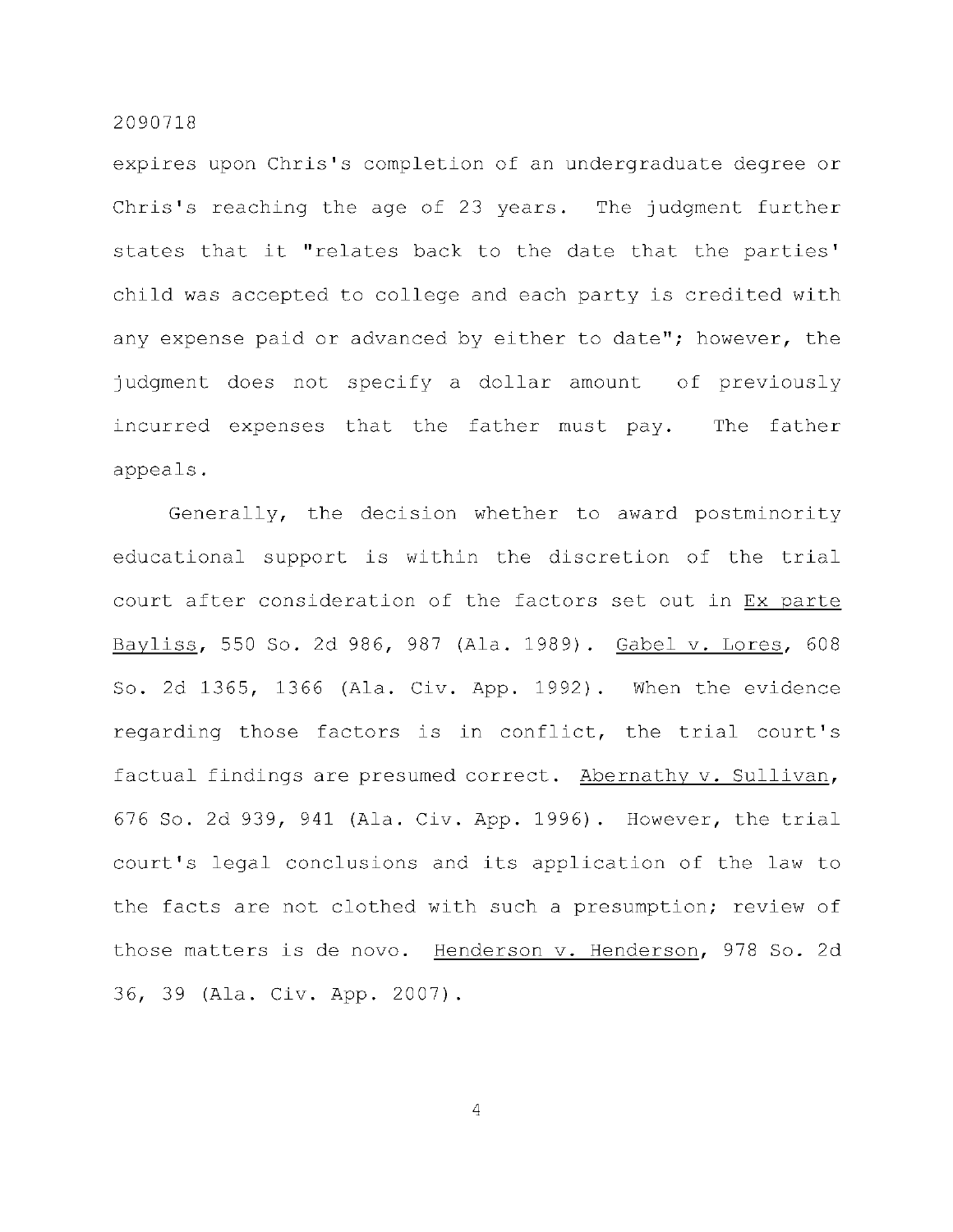In May 2008, Chris graduated from high school. The father hosted a barbeque for Chris and four friends in either late May or early June 2008. Around that time, Chris and the father discussed generally Chris's plans for college and the father explained to Chris that a trust set up by the father's parents, Karl and Anne Goetsch ("the paternal grandparents"), was available to pay for Chris's educational expenses. The father encouraged Chris to contact one of the trustees of Chris's trust, Dr. Donald Rowell, the father's brother-in-law. The other trustee of Chris's trust is one of the father's sisters, Elizabeth Rowell.

Chris did correspond with Dr. Rowell on a few occasions regarding his college plans, which, at one point, included considering attending college in California. Dr. Rowell informed Chris that the trust would be able to fund his undergraduate education and possibly even fund at least part of a postgraduate degree. Chris then informed Dr. Rowell that the father was refusing to pay for Chris's college education and that the mother was going to take the father to court to seek payment of what Chris termed a "parental obligation" to pay for that education.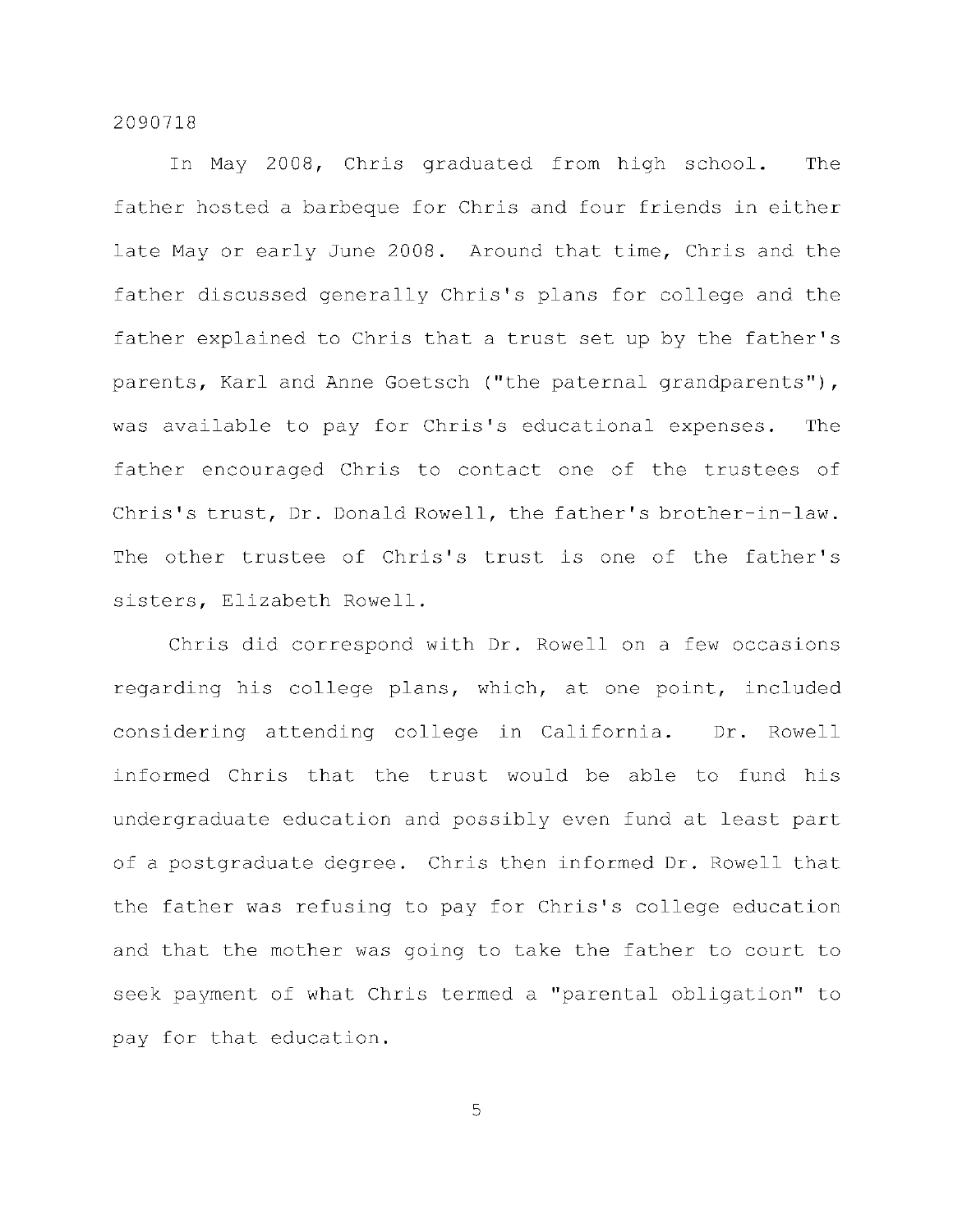Chris also requested that Dr. Rowell advance trust funds to pay for a new automobile that Chris had selected  $-$ - a 2008 Infiniti G37 -- which cost an estimated  $$43,000$ . Dr. Rowell denied Chris's request, stating in his electronic-mail response to Chris that "your grandparents ... would be upset if the initial outlay from the trust intended for your education was used to purchase a  $$43,000$  sports car." Dr. Rowell did, however, advance trust funds to pay for a laptop computer for Chris. Dr. Rowell also said that he had agreed with Chris that the trust should not pay anything toward his first year's college expenses until the trial court ruled on the pending petition seeking postminority educational support.

The father makes several arguments on appeal, including that the trial court erred when it determined that the trust could not be used to fund Chris's education because the trust was not intended to defray the obligations of the parents and because education was not the trust's primary purpose and that the trial court erred because, under California law, the father was not obligated to pay postminority educational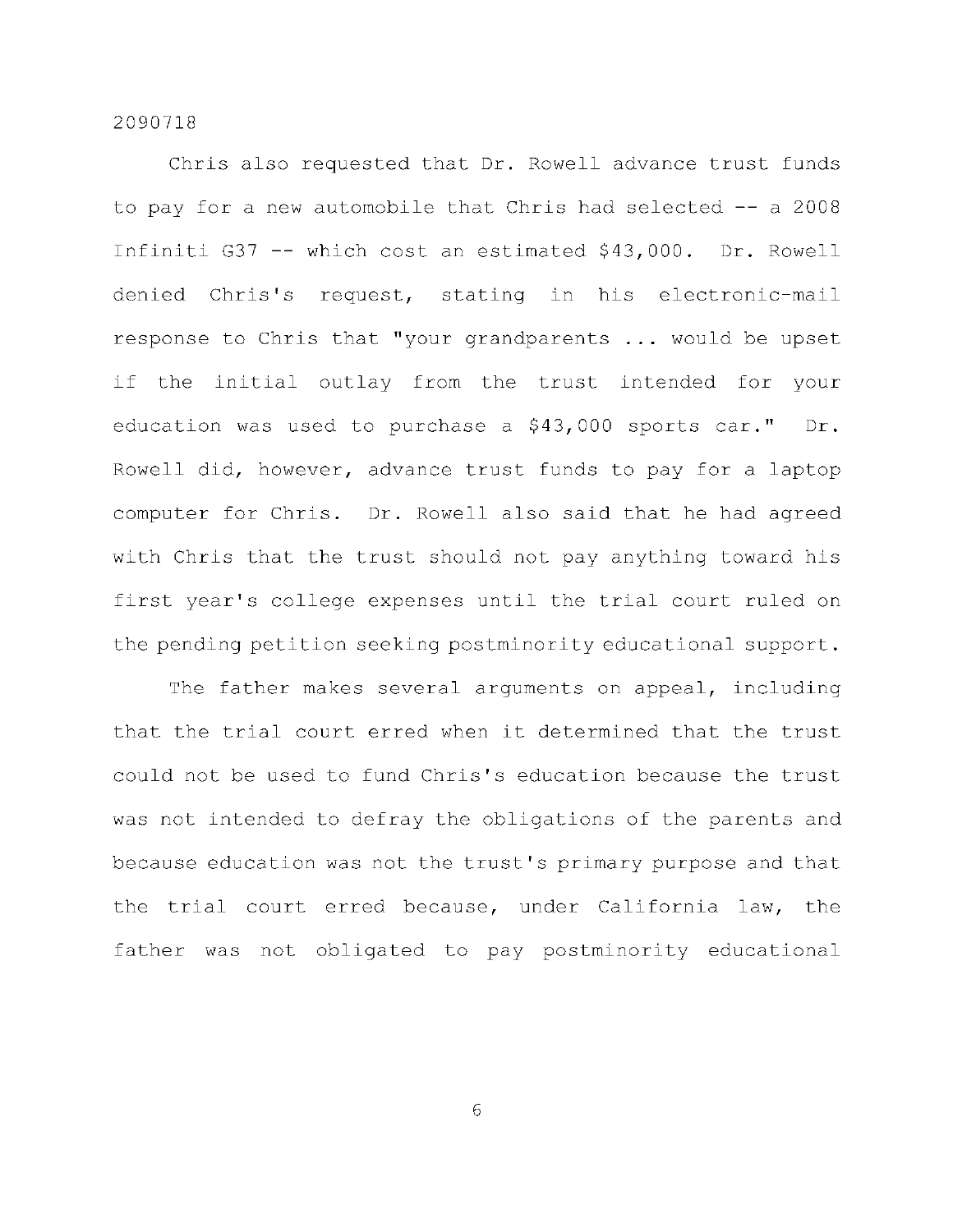support for Chris.<sup>2</sup> However, because we find it dispositive, we will first address the father's argument that the trial court did not properly consider Chris's trust as a financial resource available to Chris to defray the costs of his own college education. See Ex parte Bayliss, 550 So. 2d at 987 (stating that a trial court considering whether to order a parent to pay postminority educational support "shall consider all relevant factors that shall appear reasonable and necessary, including primarily the financial resources of the parents and the child" (emphasis omitted; emphasis added)). The mother argues, however, that because Chris has no control over the funds of the trust and must rely on the trustees to

<sup>&</sup>lt;sup>2</sup>We reject the argument that California law would govern the determination of what duty the father might have to support Chris; because the duty to support one's minor child is determined by the state of the parent's domicile, the father's potential duty to pay postminority educational support would also be determined under the law of the father's domicile -- Alabama. See Yarborough v. Yarborough, 290 U.S. 202, 211 (1933) ("The character and extent of the father's obligation, and the status of the minor, are determined ordinarily, not by the place of the minor's residence, but by the law of the father's domicile."); Ex parte Bayliss, 550 So. 2d at 993 (stating that, "[i]n expanding the exception to the general rule (that a divorced, noncustodial parent has no duty to support his child after that child reaches majority) to include the college education exception, we are merely refusing to limit the word 'children' to minor children").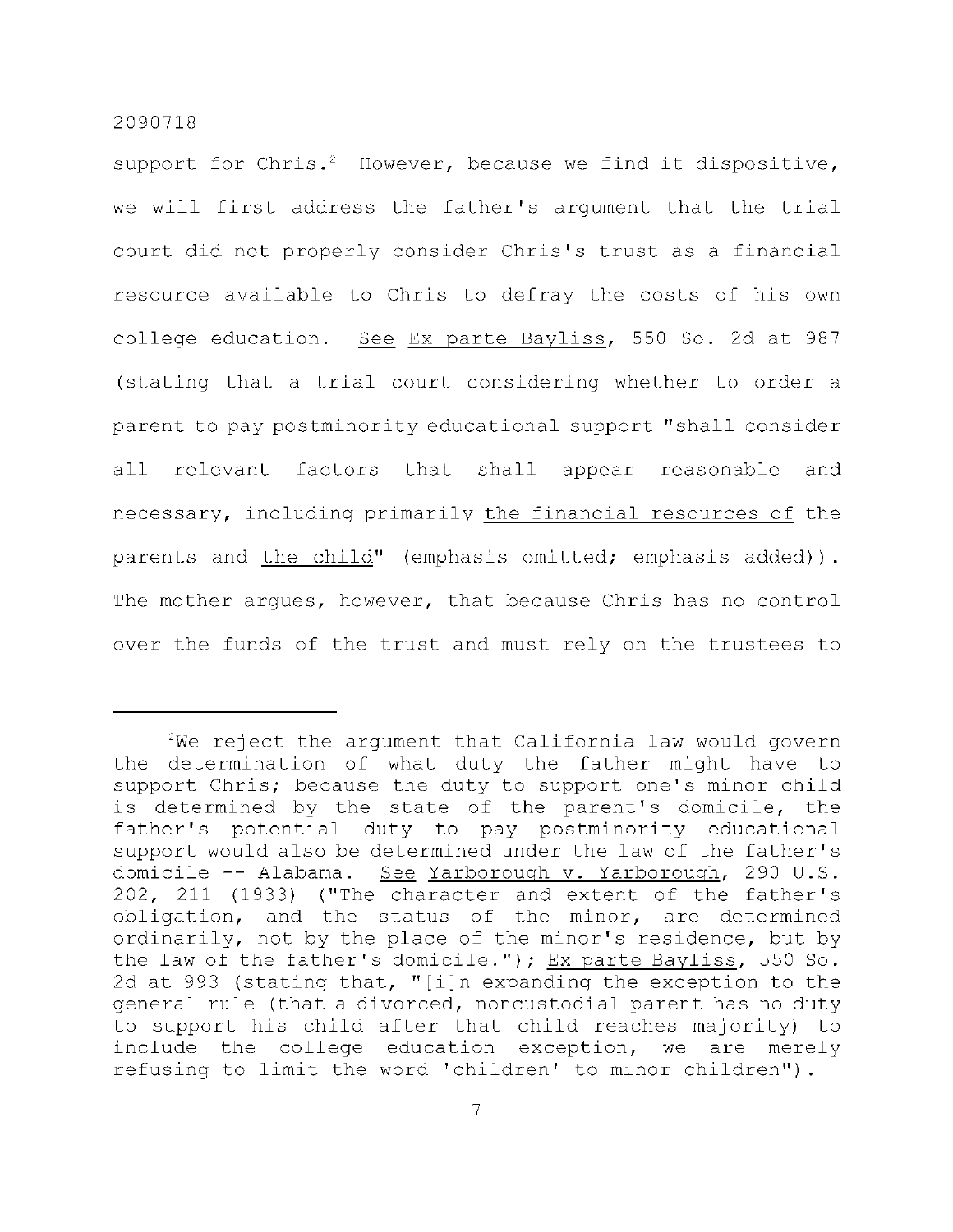disburse the funds as the trustees see fit, the trial court properly determined that the trust was not an available financial resource for Chris.

The trust instrument clearly indicates that the trust fund established for Chris by the paternal grandparents was intended to, among other things, provide funding for educational expenses. The evidence at trial included the deposition testimony of Dr. Rowell and correspondence between Chris and Dr. Rowell regarding the trust and Chris's educational plans. Dr. Rowell testified that funding Chris's education was a primary reason that the paternal grandparents established the trust. In addition, Dr. Rowell's correspondence with Chris indicated that Dr. Rowell, as trustee, was willing to disburse trust funds to defray the costs of "tuition, fees, rent, food, telephone, and books." Dr. Rowell indicated by electronic mail to Chris that "transportation, health-care allowance and personal expenses" would be the responsibility of Chris's parents. Dr. Rowell further testified that the paternal grandparents had in mind the purpose of paying for a college education when they established the trust for Chris. Dr. Rowell testified that he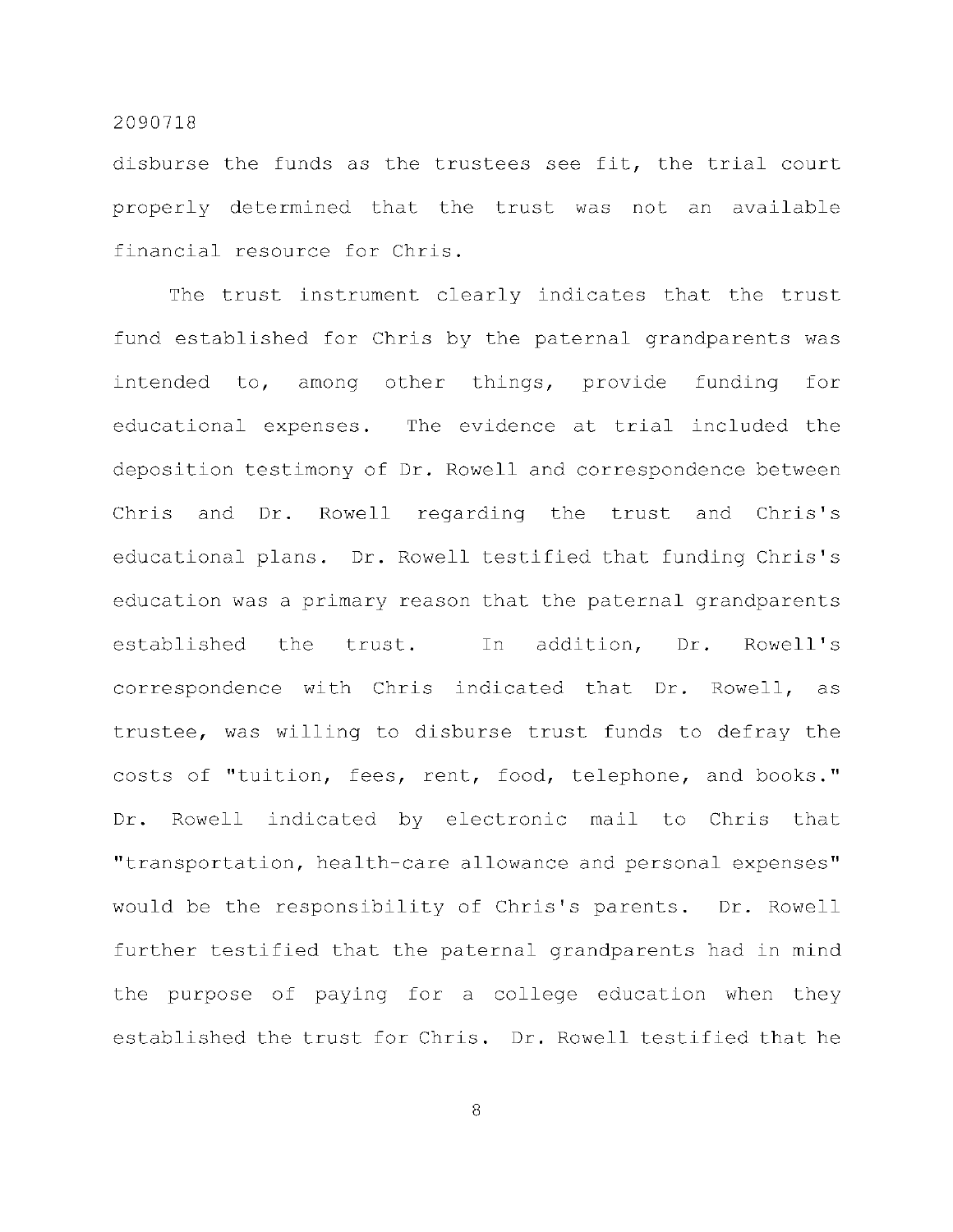had expected that the trust would fund Chris's college education and that he stood ready to effectuate the educational purpose of the trust by authorizing payment of Chris's college tuition and related expenses. Thus, although Chris may not have ultimate control over the trust funds, the evidence established that the trust has as one of its main purposes funding Chris's college education and that one of the trustees had indicated a willingness to comply with any reasonable request from Chris that the trust do so.

As noted above, in determining whether and to what extent to require a parent to pay postminority educational support, a trial court must consider the financial resources of both the parents and the child. The term used by our supreme court in Ex parte Bayliss is "financial resources," which indicates that a trial court may consider all potential sources of financial support. A trial court is not restricted to considering only a parent's income when considering whether to award postminority educational support. See Thrasher v. Wilburn, 574 So. 2d 839, 841 (Ala. Civ. App. 1990). Instead, a trial court should consider whether the parent "has sufficient estate, earning capacity, or income to provide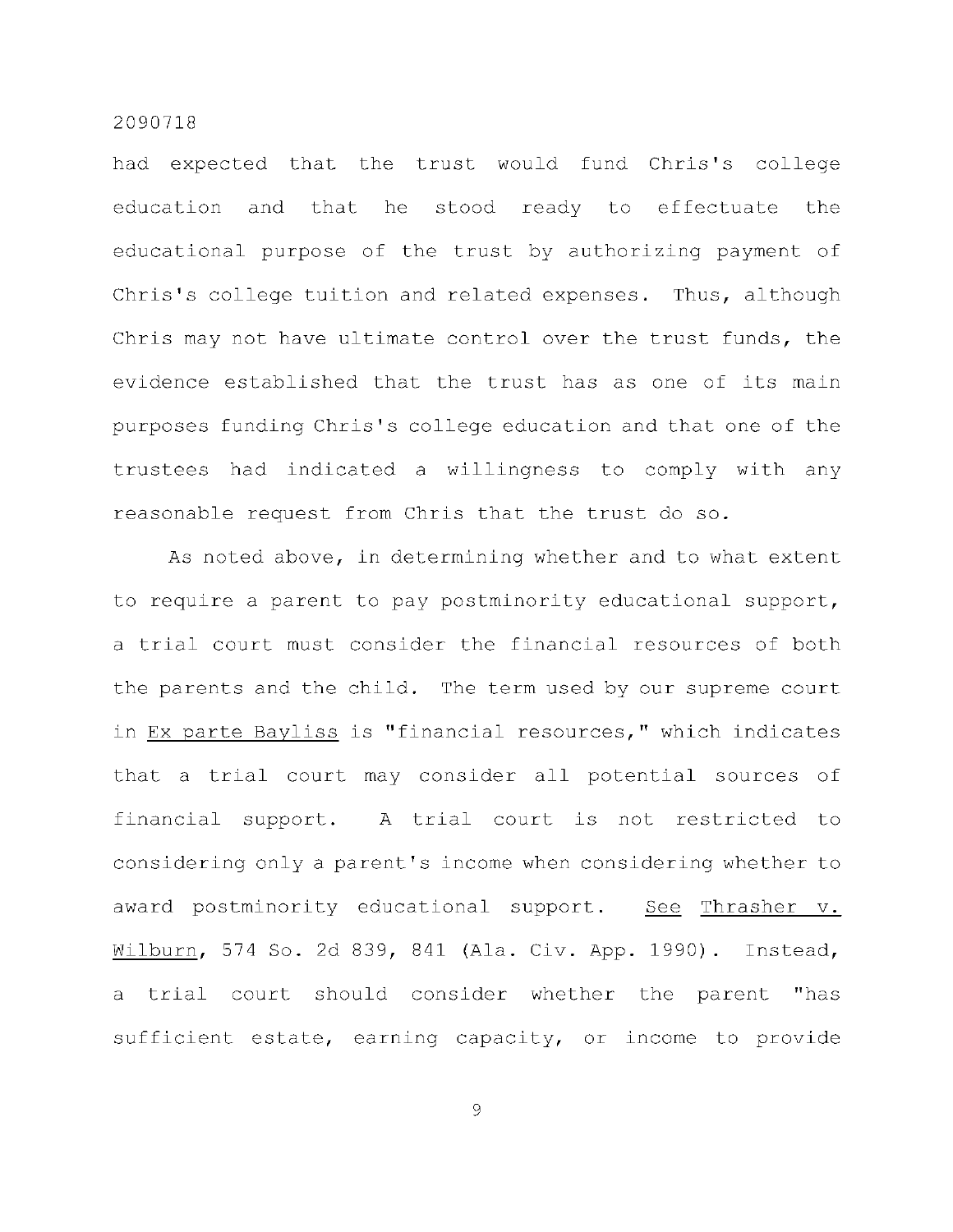financial assistance without undue hardship." Thrasher, 574 So. 2d at 841. Thus, a trial court considering the financial resources of the child is not limited to only those funds that are earned by the child as income; in fact, trial courts have often considered a child's grants or scholarship funds when determining whether to award postminority educational support and, if so, what percentage or amount of postminority educational support is appropriate. We agree with the father that the trial court erred in precluding from its consideration Chris's trust. Therefore, Chris's trust, which, based on the evidence, is available to pay for Chris's college tuition and certain related expenses, should have been considered as Chris's financial resource by the trial court.

In the above-quoted excerpt from the trial court's judgment, the trial court determined that the trust could not be used to pay for Chris's college education because the trust specifically stated that it was not intended to be used to defray any obligation the parents had to support Chris. The trust instrument does state that "no payments to the beneficiary shall be made so as to reduce, diminish, or discharge the legal liability of any person (including the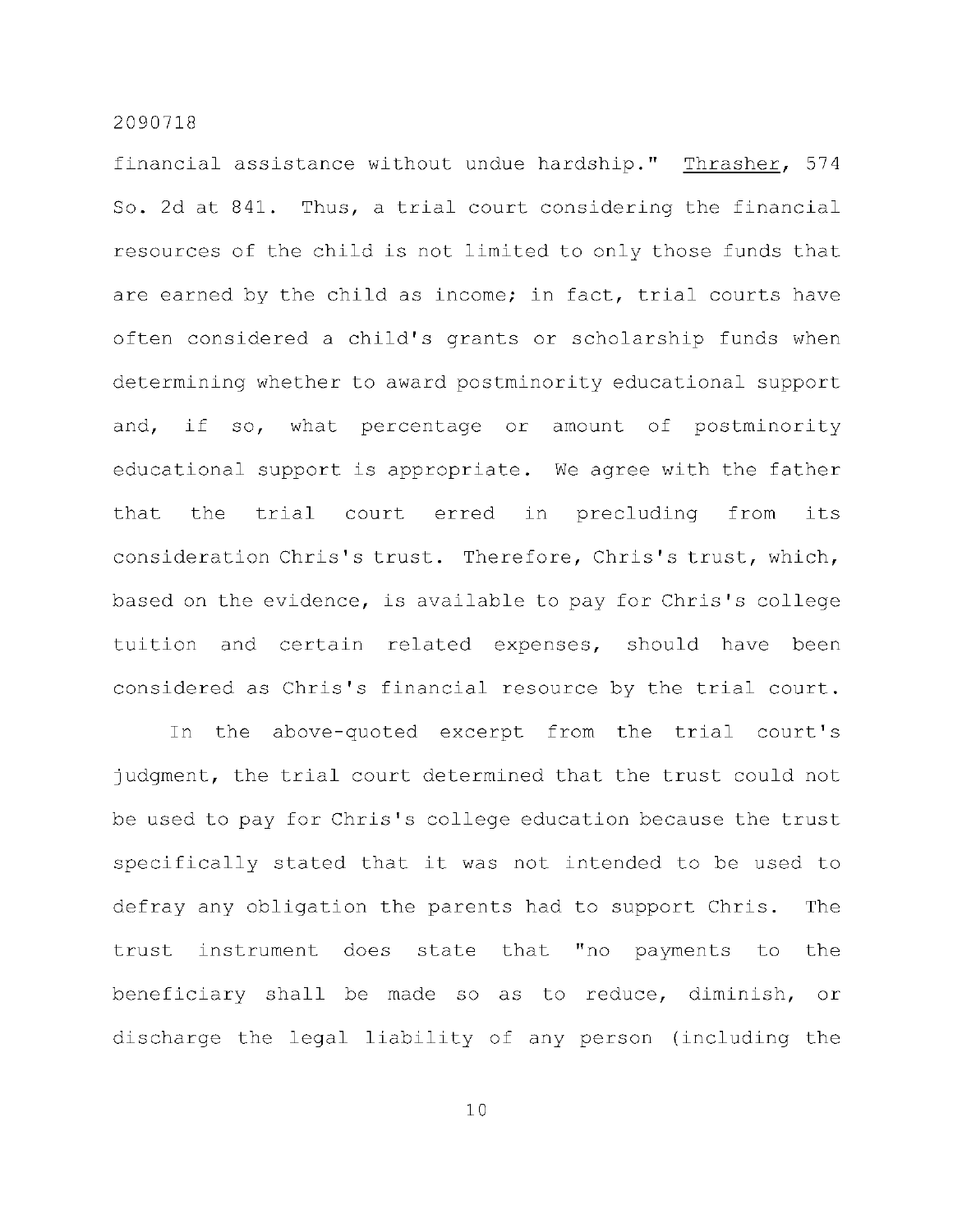trustors and the trustee) for the support of the beneficiary." However, by determining first that the trust could not be used to defray Chris's postminority educational expenses because Chris's parents were obligated to do so, the trial court erred. Until the trial court applied the factors set out by Ex parte Bayliss and its progeny to determine whether the father should be required to pay postminority educational support, the father had no such obligation under the law.

Before it imposed any obligation for postminority educational support, the trial court was required to consider whether the trust was a financial resource available to Chris. Because it failed to consider Chris's trust to be a financial resource available to Chris, we must reverse the judgment ordering the father to pay 80% of Chris's postminority educational expenses. Accordingly, we remand this cause to the trial court for it to consider Chris's trust as a financial resource available to Chris. Because we are reversing on this ground, we pretermit discussion of the father's other arguments in favor of reversal.<sup>3</sup>

 $3$ We note, however, that the father argues that the trial court could only make its judgment retroactive to the date of filing of the petition seeking postminority educational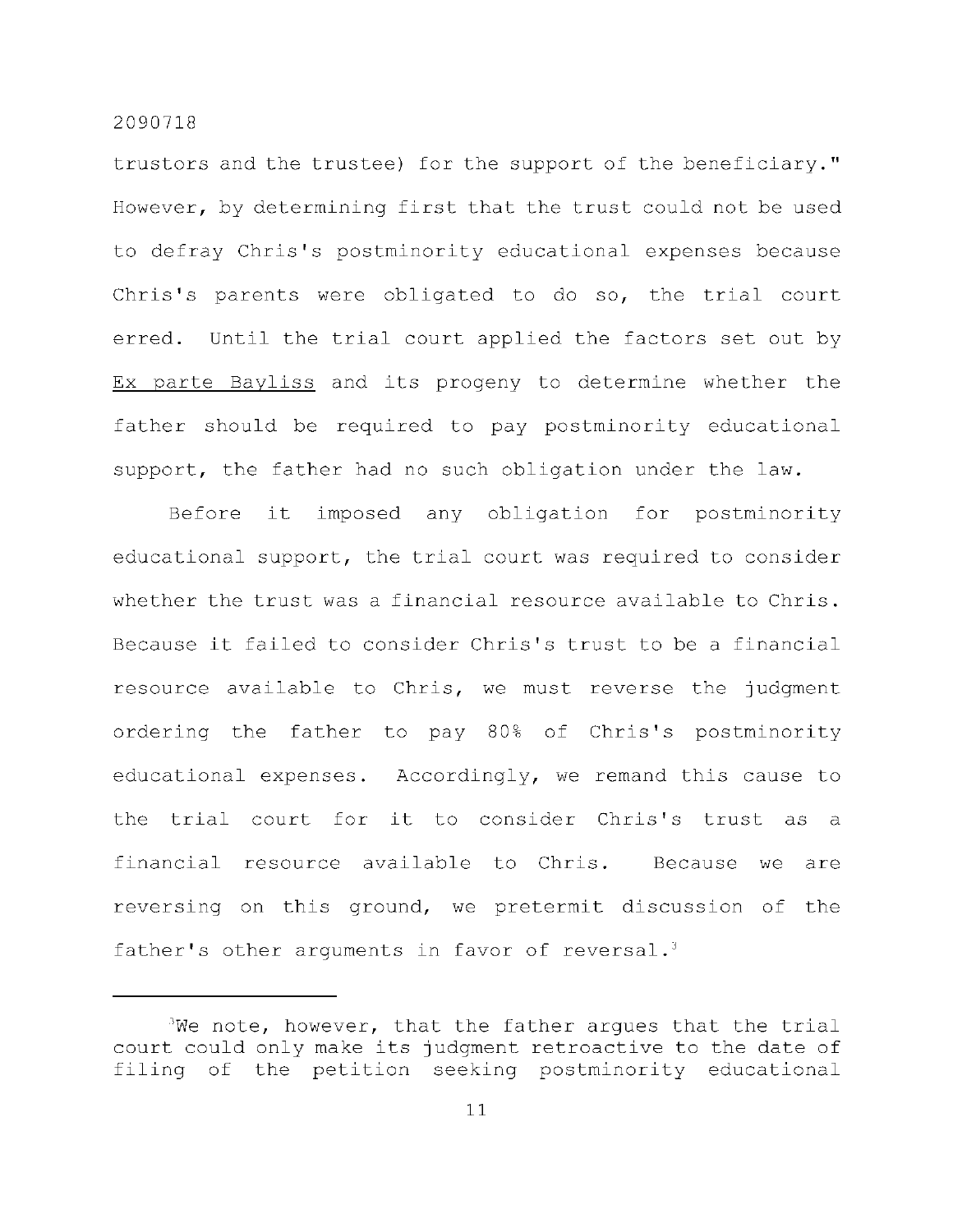The mother's request for an attorney fee on appeal is denied .

REVERSED AND REMANDED WITH INSTRUCTIONS. Thompson, P.J., and Pittman, J., concur. Bryan, J., concurs in the result, without writing. Moore, J., concurs in the result, with writing.

support and not to the date Chris began his college education, which predated the filing of the petition; he is correct. See, e.g., Preussel v. Preussel, 874 So. 2d 1124 (Ala. Civ. App. 2003).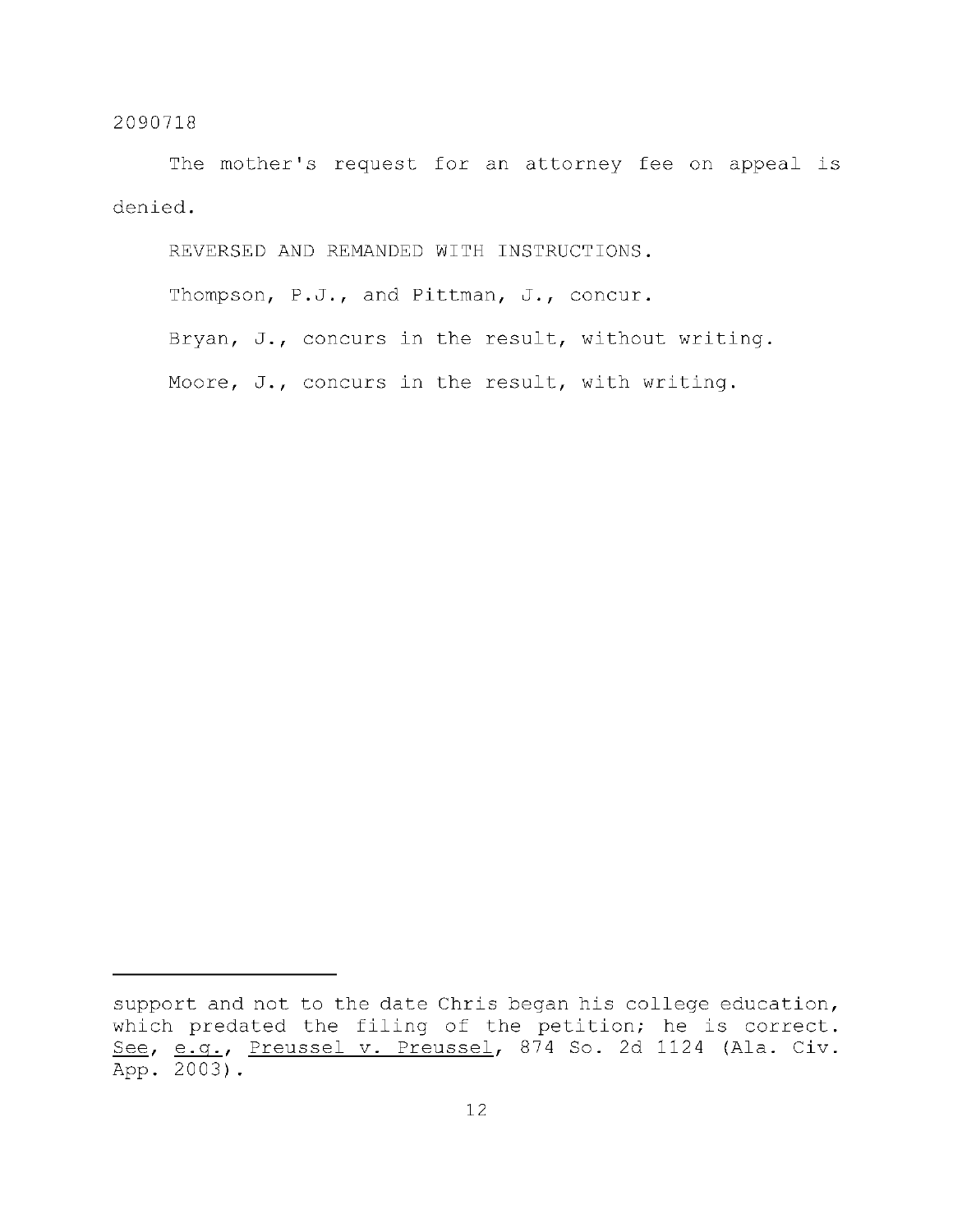MOORE, Judge, concurring in the result.

I agree that the judgment should be reversed and the case remanded to the trial court, but I do so for reasons different than those upon which the main opinion relies. As explained below, I believe that the trial court erred in construing the trust instrument and that that erroneous construction led the trial court to exclude the trust funds from its consideration as to whether Chris Goetsch had a financial need for postminority educational support from his parents. I also believe that this court should address the other issues raised by the father so that, on remand, the trial court can correctly and finally resolve this dispute.

In Ex parte Bayliss, 550 So. 2d 986 (Ala. 1989), our supreme court established that, under certain circumstances, parents may be ordered to pay educational expenses of a child even though the child has attained the age of majority and is otherwise emancipated. Under Bayliss, the primary factor to be considered is whether the child has a need for financial assistance in order to pursue his or her education. That need, of course, depends on the "financial resources of  $\ldots$ the child." 550 So. 2d at 987. Obviously, if a child has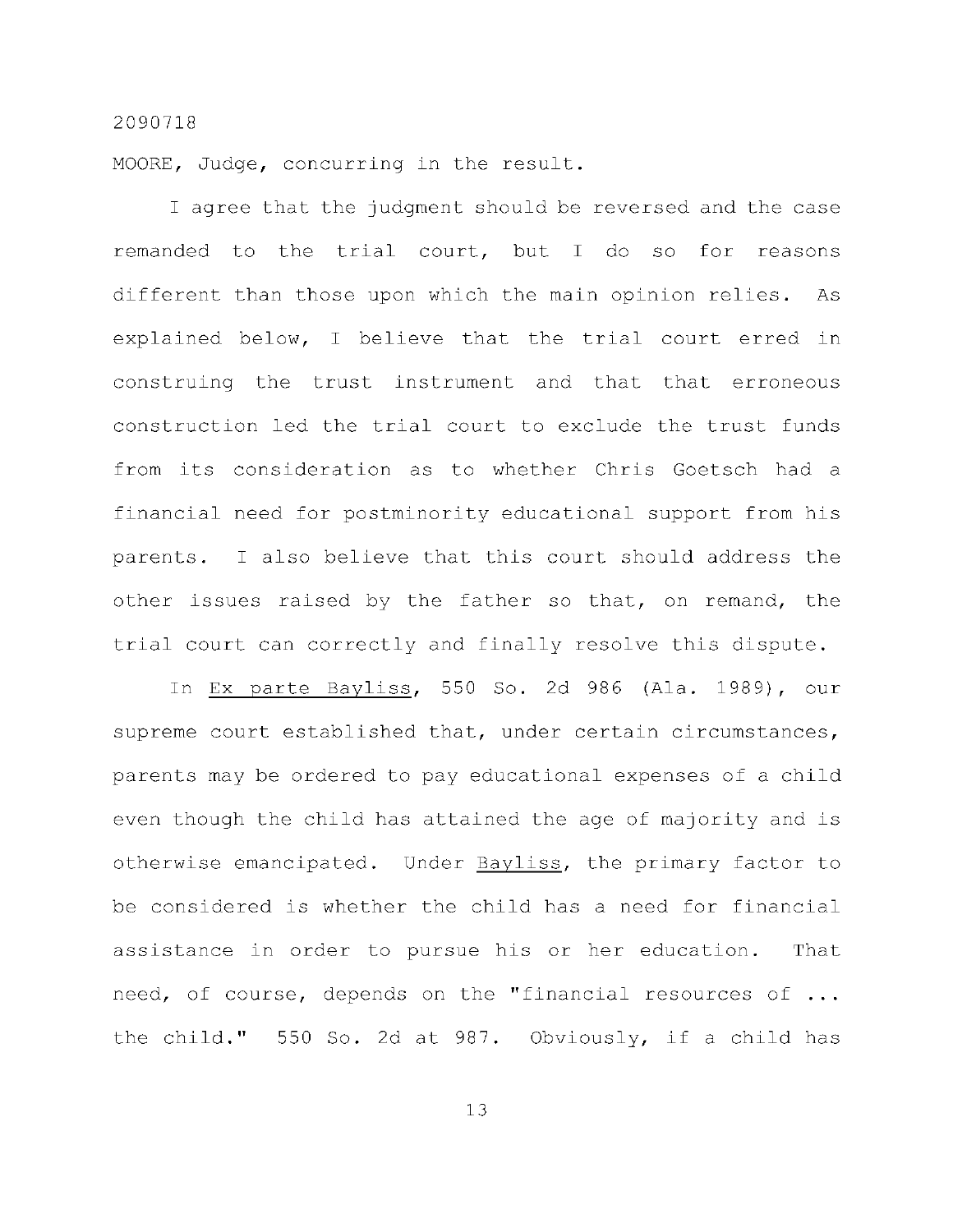available financial resources by which the expenses of his or her education can be fully met, the child would have no need for Bayliss support from his or her parents. Likewise, if the child has the financial resources to pay a portion of his or her educational expenses, the child would be only partially dependent on his or her parents for support. It is only when a child has no financial resources to pay educational expenses that his or her parents may be ordered to carry that entire burden. Thus, in every Bayliss case, a trial court must initially determine the scope of the financial resources available to the child to fund his or her education before proceeding to any further considerations.

In this case, the evidence shows that the paternal grandparents of Chris established a trust for his benefit. Section  $4.1$  of the trust instrument provides, in pertinent part, that the "[n]et income or principal of the trust may be used when [Chris] is in need of funds to meet the reasonable expenses of  $\lbrack$ , among other things,  $\rbrack$  ... [e]ducation ... of [Chris]  $\ldots$ ." In refusing to consider the trust funds as a financial resource available to Chris to pay his educational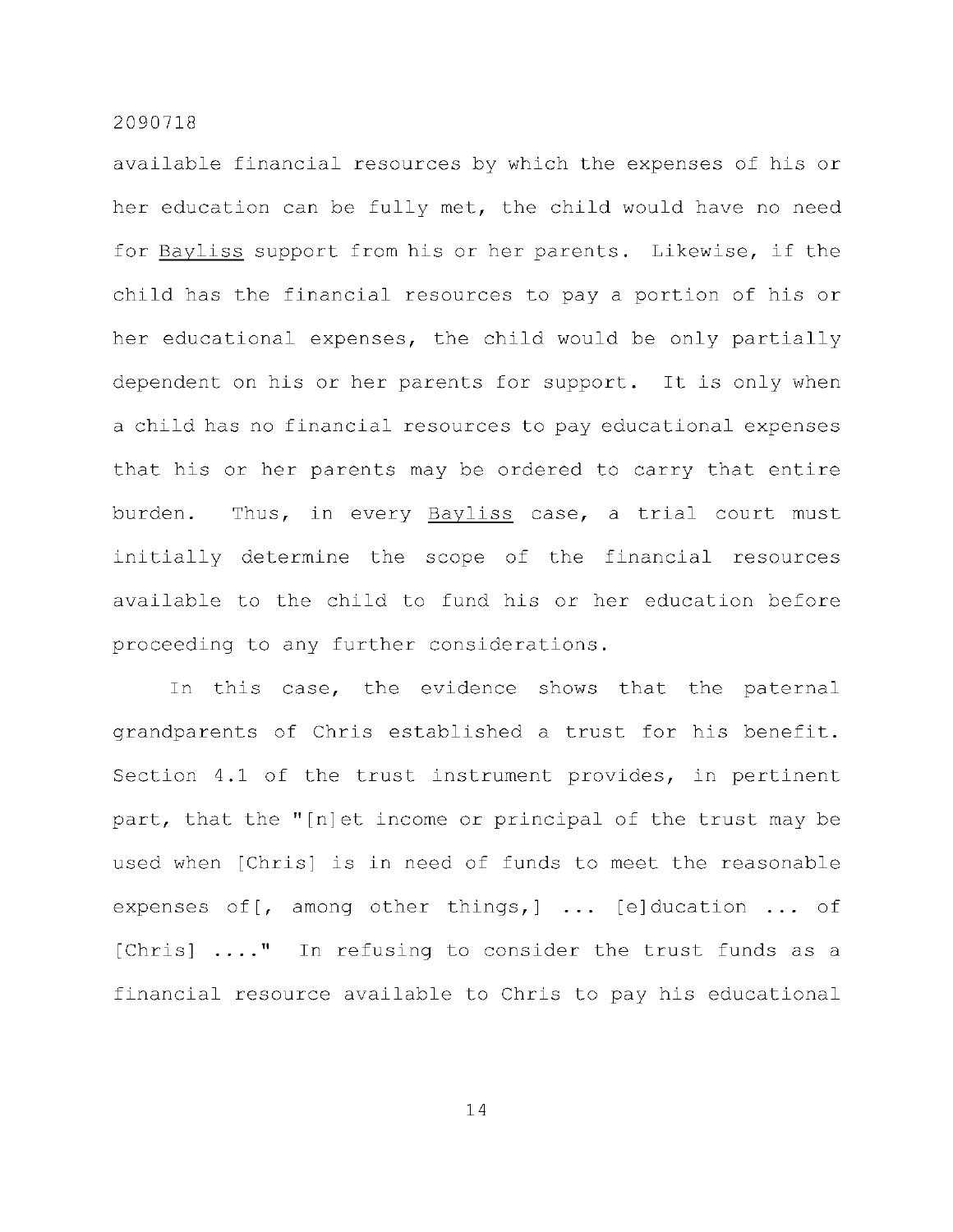expenses, the trial court concluded that "educational expenses were not the primary purpose of said trust...."

I do not believe it matters whether the trust funds were intended primarily for Chris's education. The fact remains that the settlors specifically expressed that the trustees could use the principal and income from the trust to pay Chris's reasonable educational expenses. The only pertinent inquiry was whether the trust maintained funds available for that permissible use, regardless of the primacy of other permissible uses. In that regard, the evidence shows that the trust had accumulated  $$237, 305.71$  in assets by the time of the trial. The evidence also shows that the trustees, to whom  $\S$ 4.1 of the trust instrument gave total discretion as to how the trust funds were to be used, had committed to Chris to pay from the trust funds the costs of tuition, fees, rent, food, a telephone, a laptop computer, Internet access, and books while he pursued his undergraduate degree at Auburn University, having refused to pay only incidental costs, such as transportation and health insurance. Thus, it is undisputed that the trust has funds that the trustees have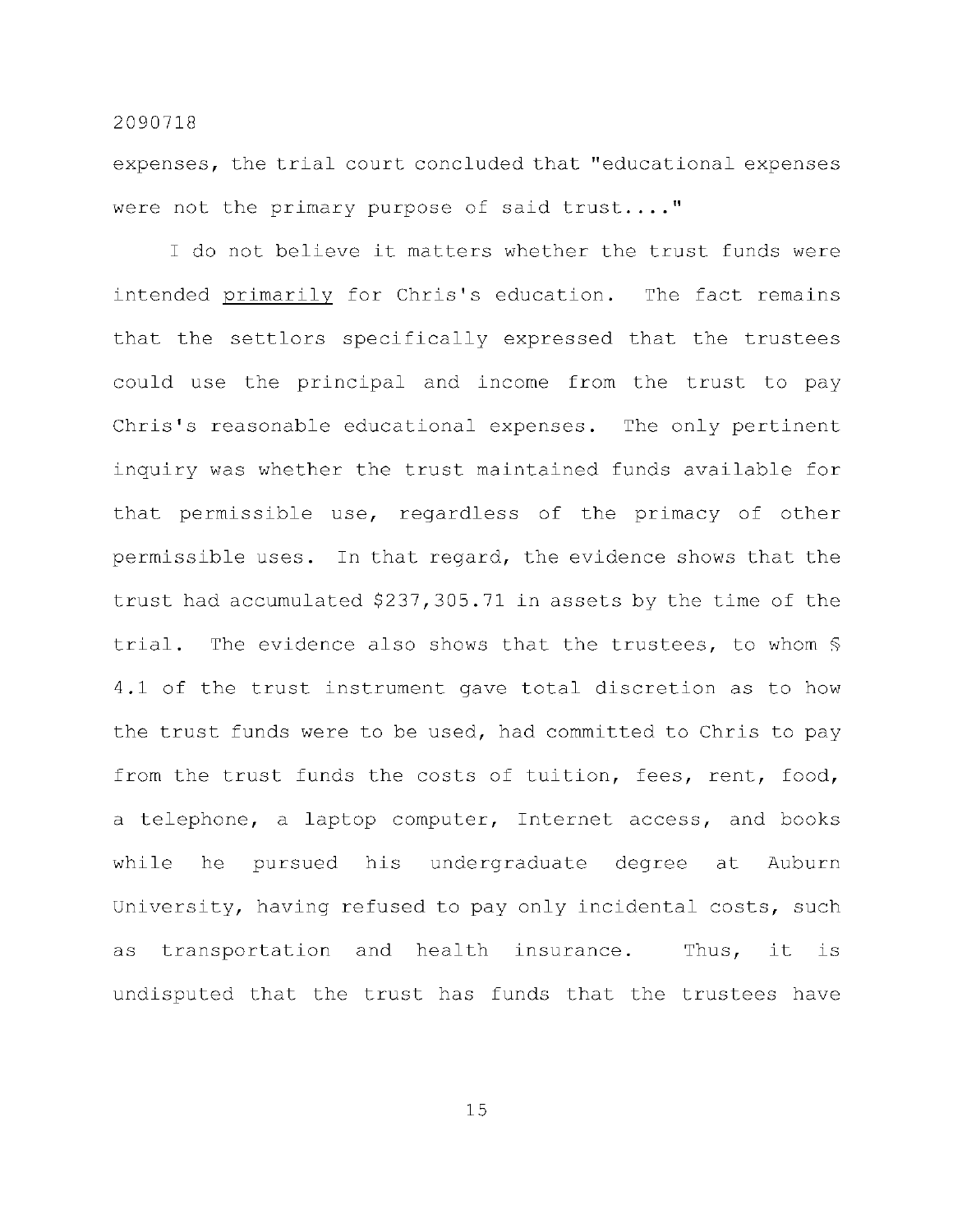designated to be used to pay the reasonable costs of Chris's college education.

The trial court nevertheless concluded that those funds should not be considered a financial resource available to Chris because "the trust explicitly indicates it should not be used to defray obligations of the parents." Presumably, the trial court was referring in its judgment to the proviso to § 4.1, which states

"that no payments to or for the benefit of [Chris] shall be made so as to reduce, diminish or discharge the legal liability of any person (including the trustors and the trustee) for the support of [Chris]."

The trial court evidently reasoned that, because a parent may have a legal liability to pay for the educational expenses of a child under Bayliss, the settlors intended that no trust funds would be used to relieve a parent of that liability.

However, the trust instrument specifically states that the trust is to be interpreted and administered in accordance with California law. Hence, the settlors must have intended by the proviso in  $\S$  4.1 only that the trust funds could not be used to defray the liability that any person would have to support Chris under California law. In referring to "legal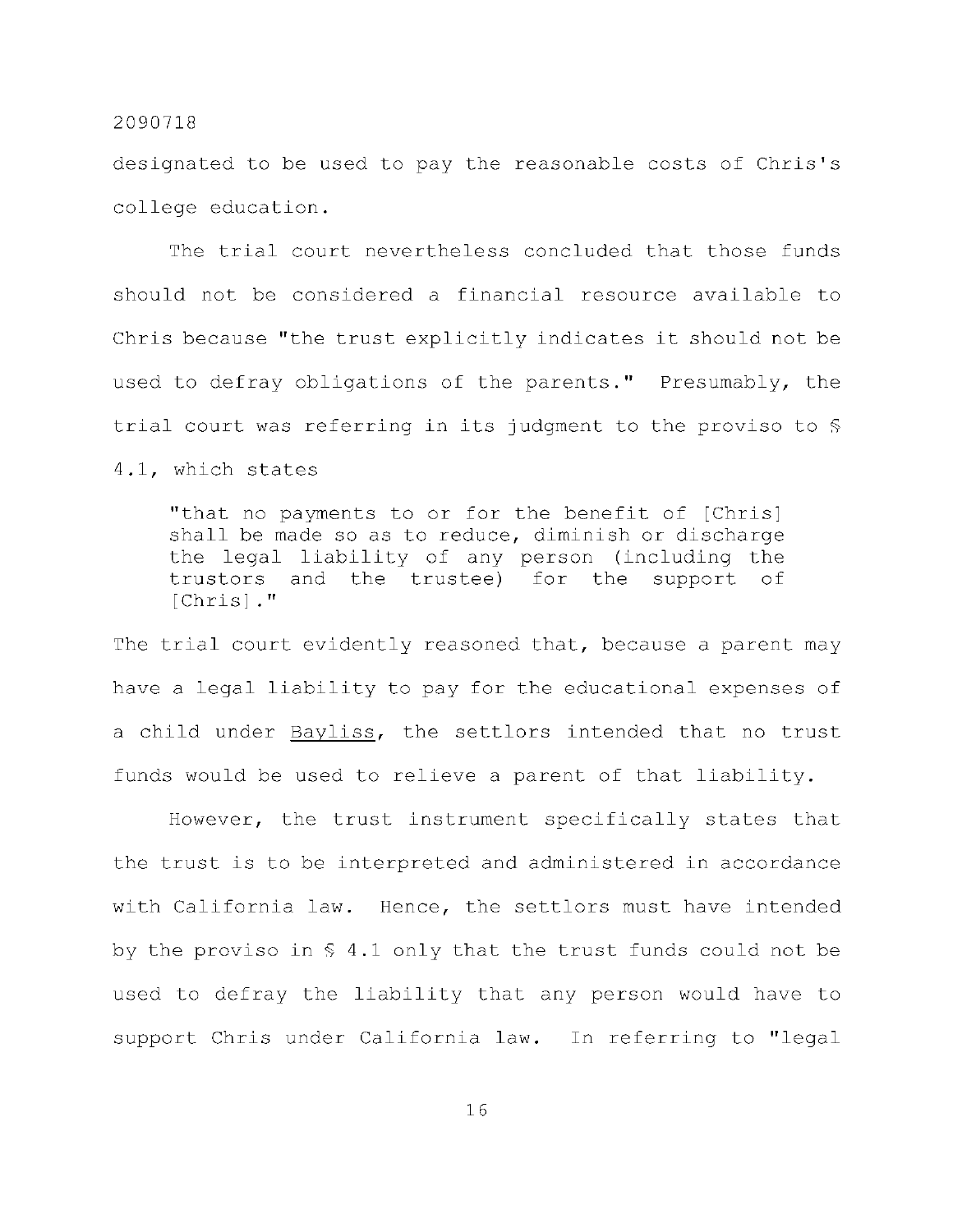liability ... for ... support," the settlors were not referring to any obligation to pay postminority support that a court could impose involuntarily upon a parent under Alabama law.

Unlike Alabama law, California law does not authorize a state court to impose a duty on parents to fund the postsecondary educational expenses of a child past the age of 18 unless the parents have voluntarily agreed to do so. See Cal. Fam. Code  $S$  3901. The record contains no evidence indicating that the parents voluntarily agreed that the father would pay for Chris's postsecondary educational expenses after he attained the age of 18. Hence, under California law, the father has no duty to pay any of those expenses and the payment of those expenses by the trust cannot possibly defray any of the father's "legal liability" to support Chris. Contrary to the conclusion reached by the trial court, the terms of the trust do not prevent the trustees from paying any of the educational expenses the trustees have agreed to fund.<sup>4</sup>

 $1$ The main opinion rejects the father's argument on this point because Alabama law, as the law of the parent's domicile, controls the determination of the extent of the duty of a parent to support a child. See \_\_\_ So. 3d at \_\_\_ n.2. The father is not seeking to avoid Alabama law. The father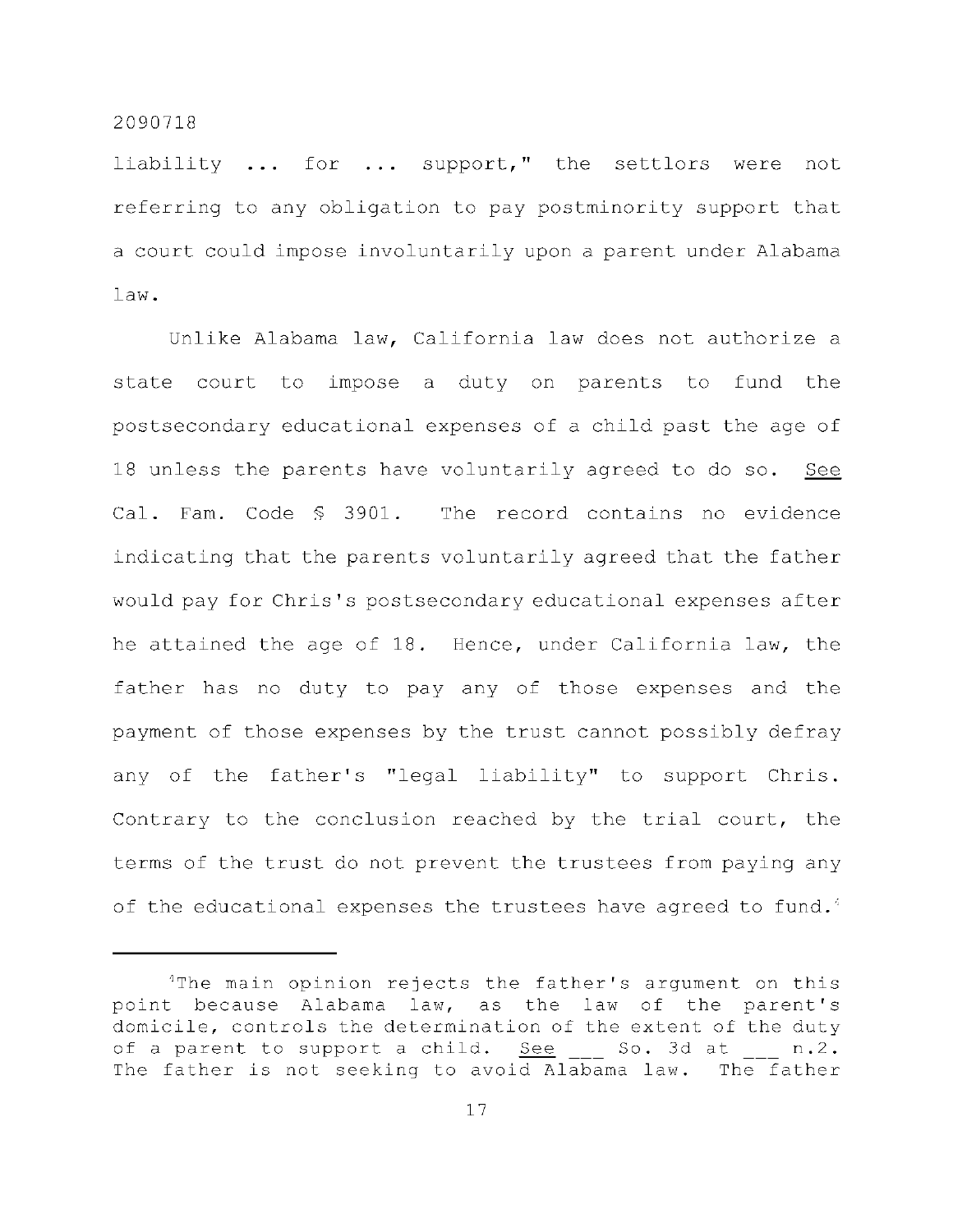Because the terms of the instrument allow the trustees to pay the reasonable expenses for Chris's education, and because the evidence is undisputed that funds have been designated for that purpose, the trial court should have considered those funds as a financial resource available to Chris when assessing his need for Bayliss support. By failing to do so, the trial court essentially determined that Chris would be totally dependent on his parents to fund his college education. That error resulted in an award of postminority support that far exceeds Chris's true financial need. For that error, the judgment is due to be reversed and the case remanded for the trial court to reconsider its award in light of the availability of the trust fund to pay many of the costs of Chris's college education.

acknowledges that, under Alabama law, a trial court may impose upon him a duty to pay Chris's postminority educational support if Chris does not have the financial resources available to meet his educational expenses. The father is simply arguing that, in determining the availability of the trust funds to defray the costs of Chris's education, California law governs. Accepting the father's argument does not, in any manner, violate any law requiring the duty of support to be determined by the law of the domicile of the parent .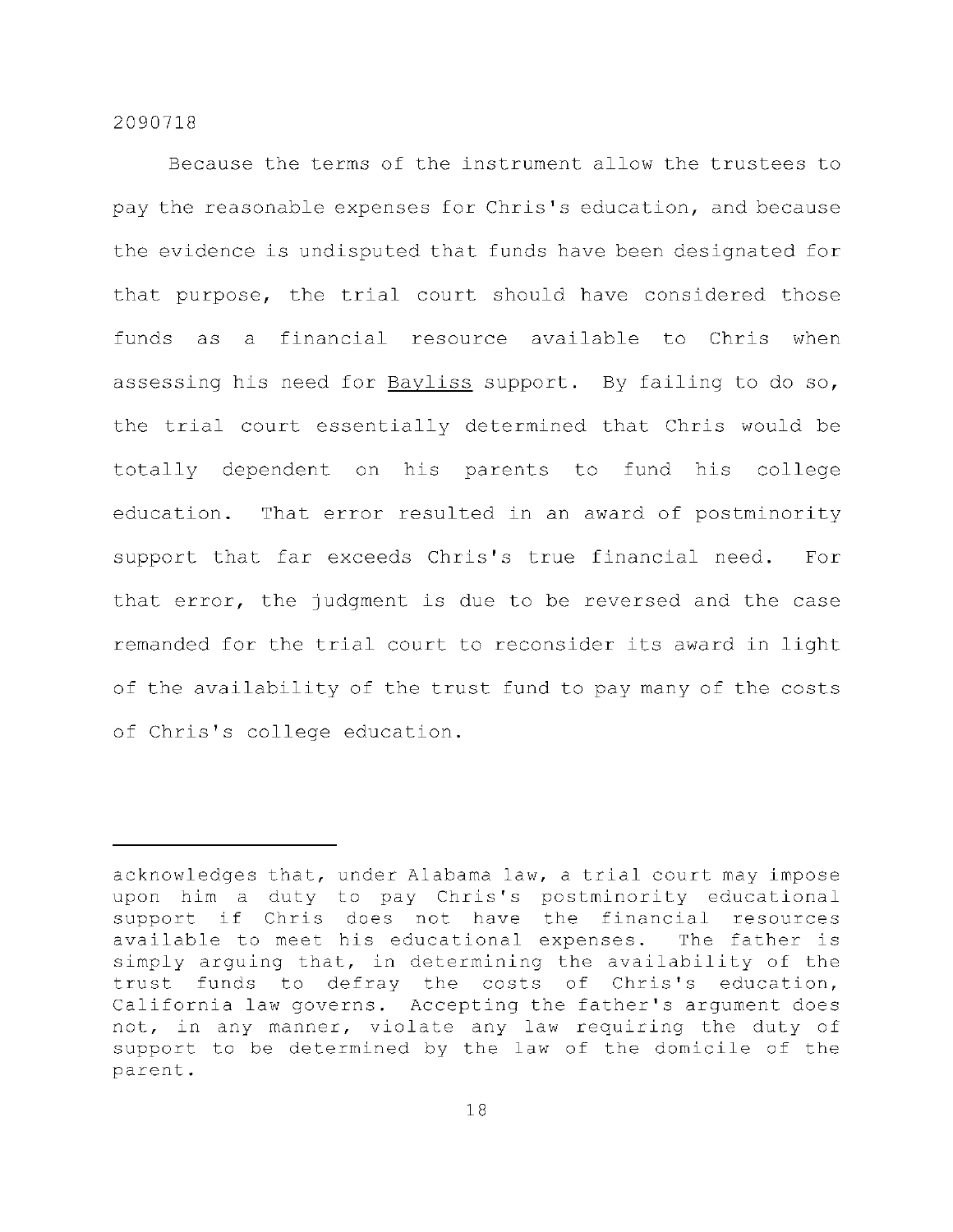Because it is clear that the trustees will not agree to pay all the expenses within the scope of a Bayliss award, on remand the trial court will have to consider whether the father will have to pay any part of the remaining expenses. The father argues that he should not have to do so because the undisputed evidence showed that he and Chris have a strained relationship. In Bayliss, the supreme court held that the relationship between the parent and the child is a factor that a trial court should consider when considering an award of postminority support. 550 So. 2d at 987. This court, however, "has repeatedly stated that the existence of a strained relationship between parent and child does not prevent the child from having the opportunity to obtain a college education." Stinson v. Stinson, 729 So. 2d 864, 869 (Ala. Civ. App. 1998). "In no instance has this court reversed a trial court's imposition of postminority educational support solely because the evidence at trial reflected that the relationship between parent and child was so broken as to be a complete impediment to the receipt of such support." Dunigan v. Bruning, [Ms. 2081150, Oct. 22, 2010] So. 3d | , | (Ala. Civ. App. 2010). Although a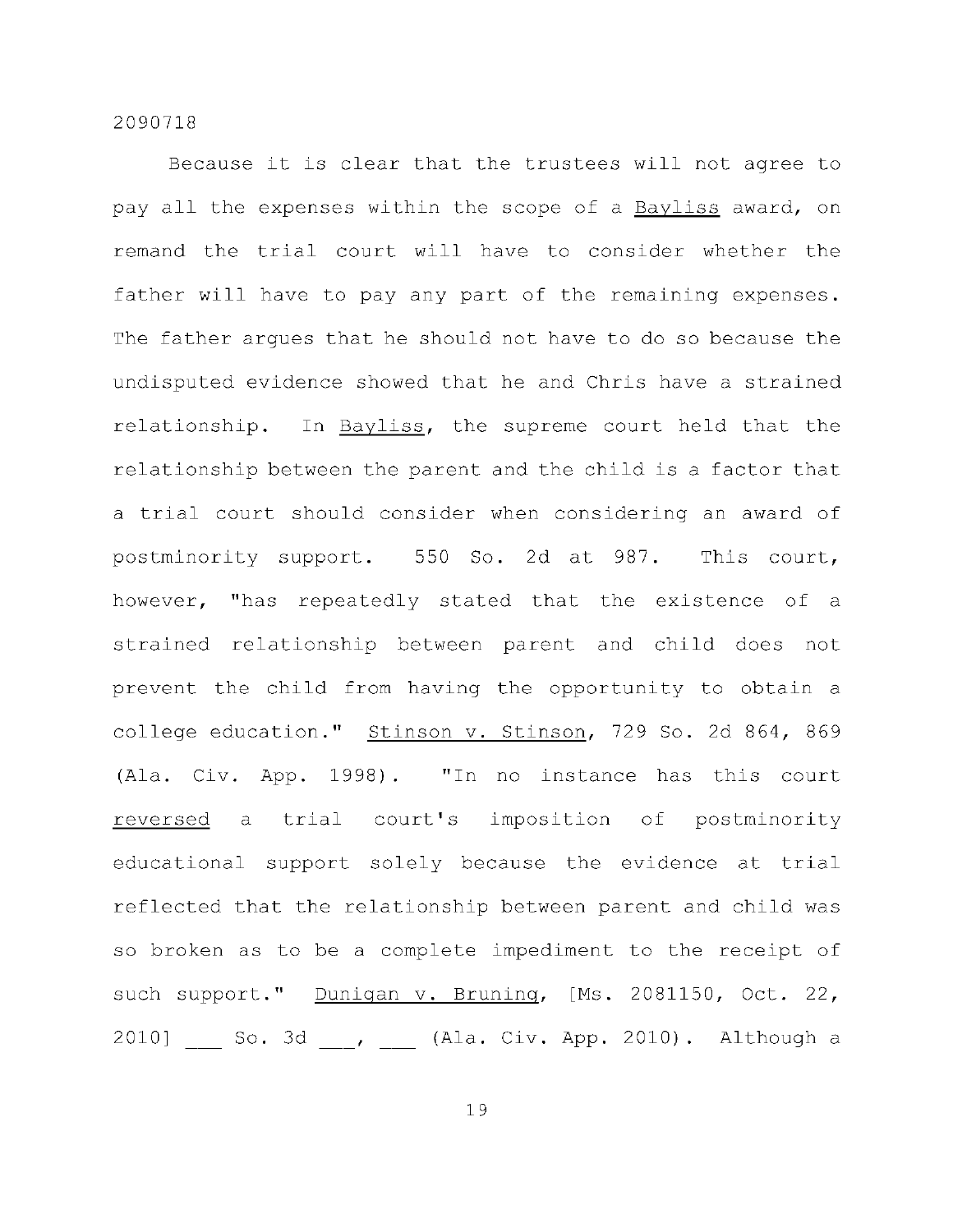trial court may consider the poor relations between a parent and a child, it cannot, for that reason alone, prevent a child from receiving financial assistance in going to college. Newman v. Newman, 667 So. 2d 1362, 1368 (Ala. Civ. App. 1994). In its judgment, the trial court obviously determined that the relationship between Chris and the father would not diminish in any way the obligation of the father to pay Bayliss support. I find no basis for placing the trial court in error in that regard; however, on remand, I see no reason why the trial court may not again reassess that factor when deciding what contribution, if any, the father should have to pay for the educational expenses the trust will not cover.

I also agree with the main opinion that the trial court erred in ordering the father to pay Bayliss support retroactive to the date Chris began attending college. So. 3d at n.3. A court may award Bayliss support retroactive only to the date of the filing of the petition for such support. Ullrich v. Ullrich, 736 So. 2d 638, 643 (Ala. Civ. App. 1999). I further agree with the father that any retroactive award should specify the exact amount awarded and that that amount must be based on evidence in the record. See